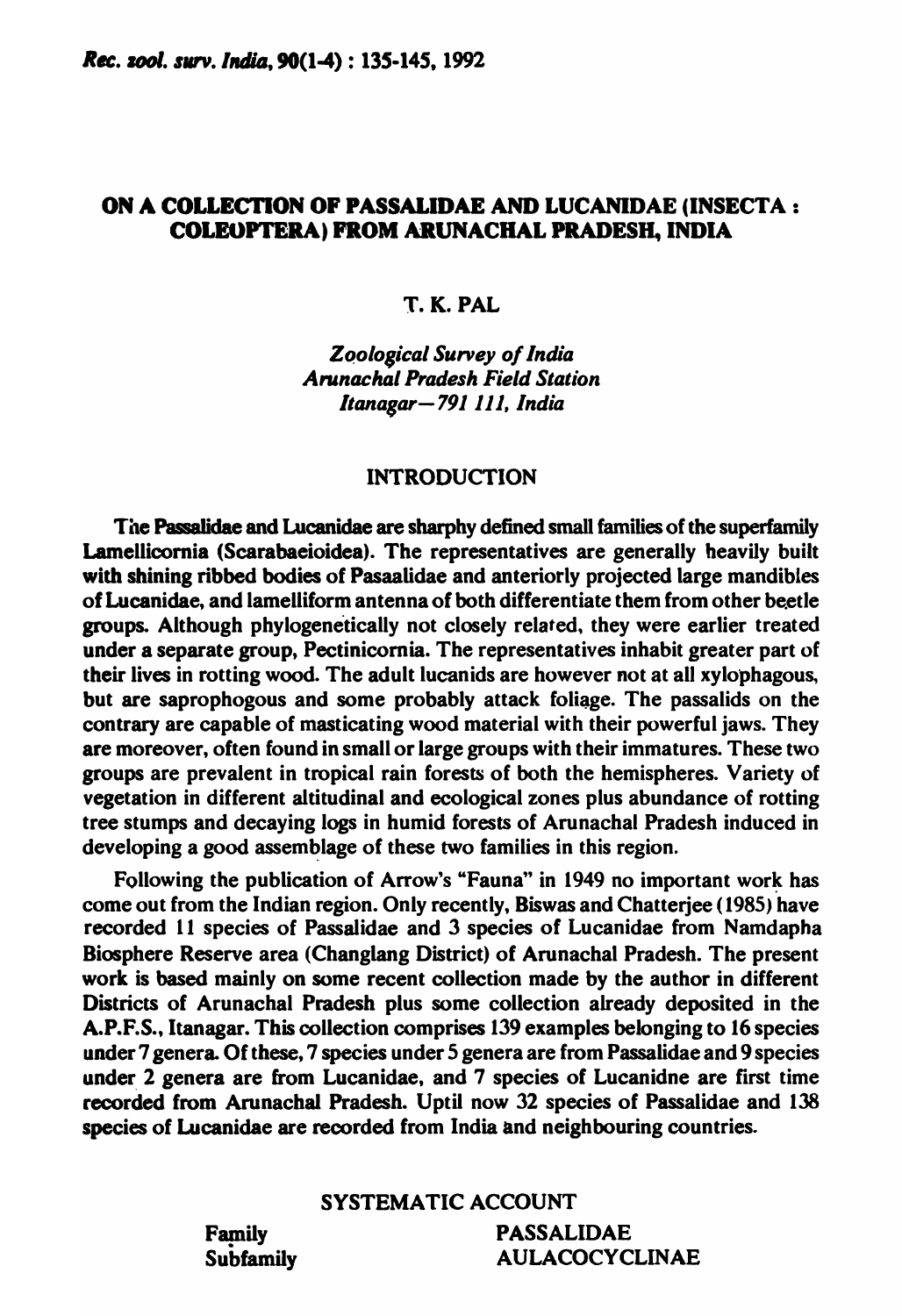# Genus I. Aulacocyclus Kaup

*1868. Aulacocylus* Kaup. *Col. Helle* 1 : 4 (Type-species : *PassaJus edentatw* Macleay)

# 1. Aulacocyclus bicuspis Kaup

- 1868. *Aulacocyclus bicuspjs* Kaup Col. *Helte* 3 : 5.
- 1914. *Taeniocerus bicuspis* : Gravely, *Me,n, Indian* Mw. 3: 210.

1949. *Aulacocylus bicuspis* : Arrow, *Fauna Brit. India.* Coleoptera: lamellicornia 4 : 243.

*Diagnostic characters:* Body cylindrical, dorsum convex; front margin of bead bordered by a marginal groove, vertex bearing a short median erect process which is longitudinally grooved and bifid at tip. antennal club 3-segmented with moderately long lamellae, maxillary lacinia bidentate; prothorax slightly broader than long and slightly converging anteriorly, pronotum completely margined With a median longitudinal groove, front coxae prominent and contiguous; elytral striae deep and conspicuously punctate, punctures simple, intervals convex. Size:  $20-25$  mm. long and 7.5-10 mm. broad.

*Material examined*: 9 ex. INDIA: ARUNACHAL PRADESH, Lower Suhansiri District, Pitapol, 3 km. 0- Yazali, 4 ex., 15.ix.1988, T.K. Pal, decaying log; East Siang District, 20 km. 0- Pasighat, 2 ex., 19.ii.1989, T.K. Pal, decaying log; West Siang District, Darak, 10 km. 0- Basar, 1 ex., 9. iii. 1989, T.K. Pal, Under bark of dead standing tree ; Sododoke, 24 km.  $0$ - Basar, 2 ex., 10.iii.1989, T.K. Pal, dead tree stump (Reg. No. 733-741).

*Distribution·:* INDIA: Arunachal Pradesh, Assam, West Bengal (Darjeeling Dist.) ; BURMA ; MALACCA.

#### Sub family PASSALINAE

#### Genus II. Leptaulax Kaup

1868. Leptaulax K aup, Col. Hefte 3: 11 (Type-species : Passalus dentatus Fabricius).

#### 2. Leptaulax dentatus (Fabricius)

1792. *Passalus dentatus Fabricius, Ent. Syst.* **1**(2): 241.

1868. *Leptaulax dentalus* : Kaup, *Col. Helte* 3 : Il.

1914. Leptaulax dentatus : Gravely, Mem. Indian. Mus. 3 : 252.

1949. Leptaulax dentatus : Arrow, *Fauna Brit. India* Coleoptra : Lamellicornia 4: 247.

*Diagnostic characters:* Body depressed, dorsum rather flat and shining; front margin of head bears four equal teeth with a smaller one at middle, antennal club  $3$ segmented with long lemellae, maxillary lacinia with single lobe; prothorax distinctly transverse with front angles modernately sharp and hind angles rounded, sides of pronotum coarsely and densely punctate, front coxae nut prominent and distinctly separate; dorsal striae of elytra minutely punctate with intervals flat, punctures on lateral sides scalariform ; median area of metasternum impunctate. Size: 23-33 mm: long and  $7-12$  mm. broad.

*Material examined: 34 ex. INDIA: ARUNACHAL PRADESH, Lower Subansiri* District, Itanagar, 1 ex., 25.viii.1984, R.N. Bhargava; Pitapol, 3 km. 0- Yazali, 9 ex.,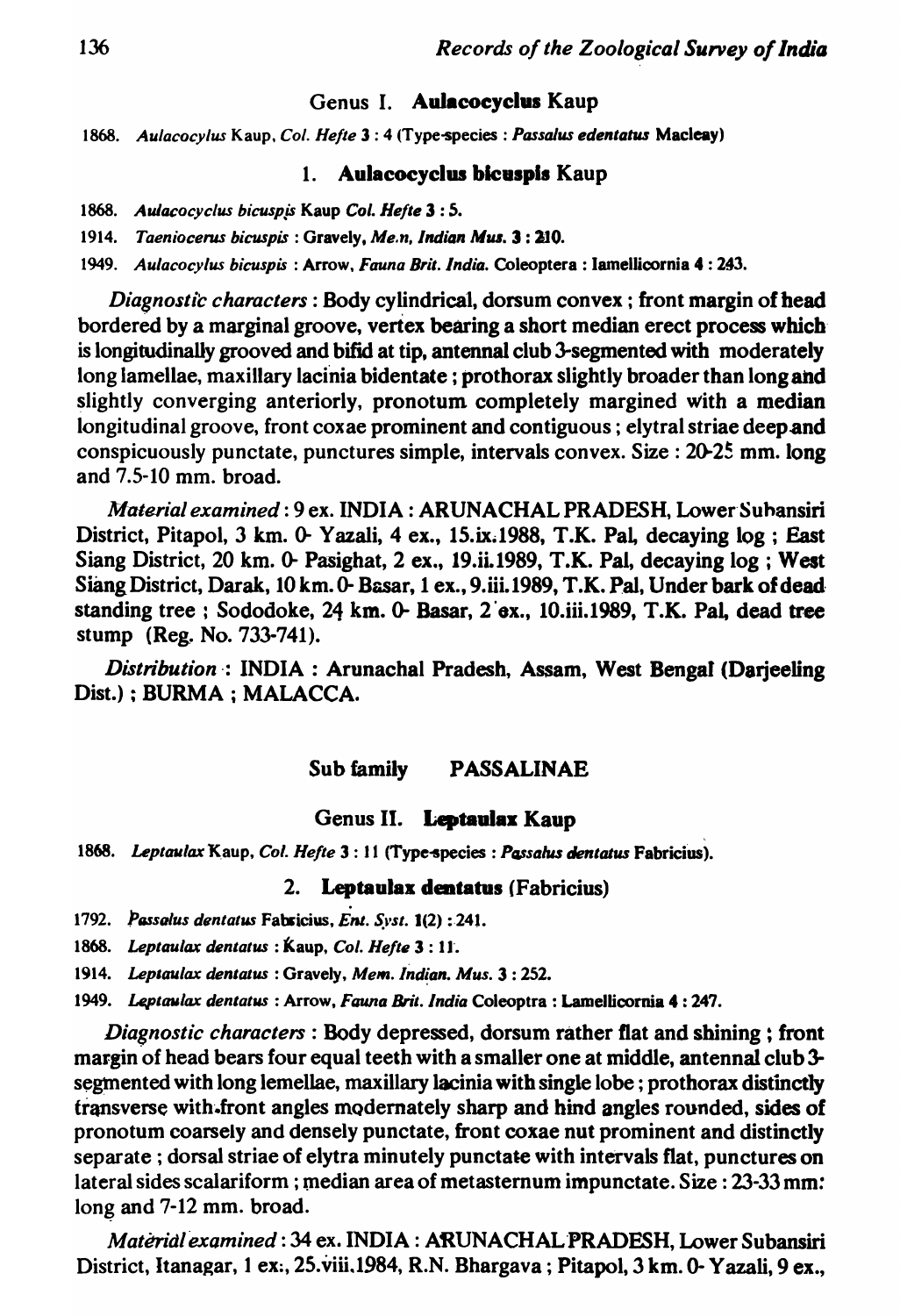15.ix.1988, T.K. Pal, decaying log ; Yazali, 2 ex., 15 & 17.ix.1988, T.K. Pal, under bark; Tago, *10 km. 0- Yazali, 2 ex., 17.ix.1988, T.K. Pal, under loose bark; Kimin, 8* ex., 2O.ix.I988, T.K. Pal, fallen log; East Siang District, Sherki, 20 km. 0- Pasighat, 2 ex., 19.ii.1989, T.K. Pal, decaying log; Lohit District, Mankao, Chowkom, 10 ex., 19.ix.I986, R.N. Bhargava (Reg. No. 697-7YJ).

*Distribution:* INDIA: Arunachal Pradesh, Assam, West Bengal (Darjeeling Dist.), Andaman Is : BURMA ; THAILAND ; MALAYSIA : INDONESIA : PHILIPPINES; SULAWESI; NEW GUINEA.

## 3. Leptaulax bicolor (Fabrictus)

- 1801. Passahus bicolor Fabricius, *Syst. Eleuth.* 2:256.
- 1914. *Leptaulax bicolor* : Gravely, *Mem. Indian Mus.* 3 : 257, 307.
- 1918. Leptaulax bicolor : Gravely, Me.n. Indian Mus. 7 : 114.
- 1949. Leptaulax bicolor : Arrow, *Fauna Brit. India*, Coleoptera : Lamellicornia 4: 249.

*Diagnostic characters* : Body flat and shining : front margin of head with five equidistant teeth of which second and fourth larger than others, supraorbital ridge toothed in front and broad behind, parietal ridge joins with supraorbital ridge, prothorax transverse with sides converge anteriorly, front angles rather pointed and bind angles rounded, sides of pronotum coarsely and densely punctate, lateral marginal grooves coarsely punctate; dorsal striae of elytra finely punctate with intervals' almost flat, lateral striae strongly punctate but not scalariform ; median area of metasternum almost smooth with sides coarsely and densely punctate. Size: 19 mm.long and 7 mm. broad.

*Material examined:* 1 ex. INDIA: ARUNACHAL PRADESH, West Siang District, Malinithan Forest, 2 km. 0- Likabali, 16.iii.1989, T.K. Pal, under bank of dead tree (Reg. No. 731).

*Distribution* : INDIA : Arunachal Pradesh, Assam, West Bengal (Darjeeling Dist.), Kerala, Nicober Is.; CHINA; BURMA; THAILAND; VIETNAM; MALAYSIA ; INDONESIA ; PHILIPPINES ; SULAWESI ; GILOLO ; NEW GUINEA.

### 4. Leptaalax reopstorffl Kuw.

*1898.* Leplau'ax~roepstorffi Kuw. : *Nov. Zoo/.* S : 288.

1949. Leptaulax roepstorifi : Arrow, Fauna Brit. India, Coleoptera : Lamellicornia 4 : 249.

*Diagnostic characters:* Body flat and shining; front margin of head bearing four almost equal but not equidistant teeth, median tooth insignificant, supraorbital ridge toothed in front and broad behind ; prothorax transverse and sides indistinctly converge anteriorly, front angles broadly pointed, sides of pronotum sparsely punctate with depressions at posterior third, marginal groove finely punctate; dorsal striae of elytra minutely punctate with intervals flat, lateral striae strongly punctate and not scalariform. Size: 23 mm. long and 7.5 mm. broad.

*Material examined* : 1 ex. INDIA : ARUNACHAL PRADESH, East Siang District, Nambung, 7 km. 0- Boleng, 23.ii.1989, T.K. Pal, dead tree stump (Reg. No. 732).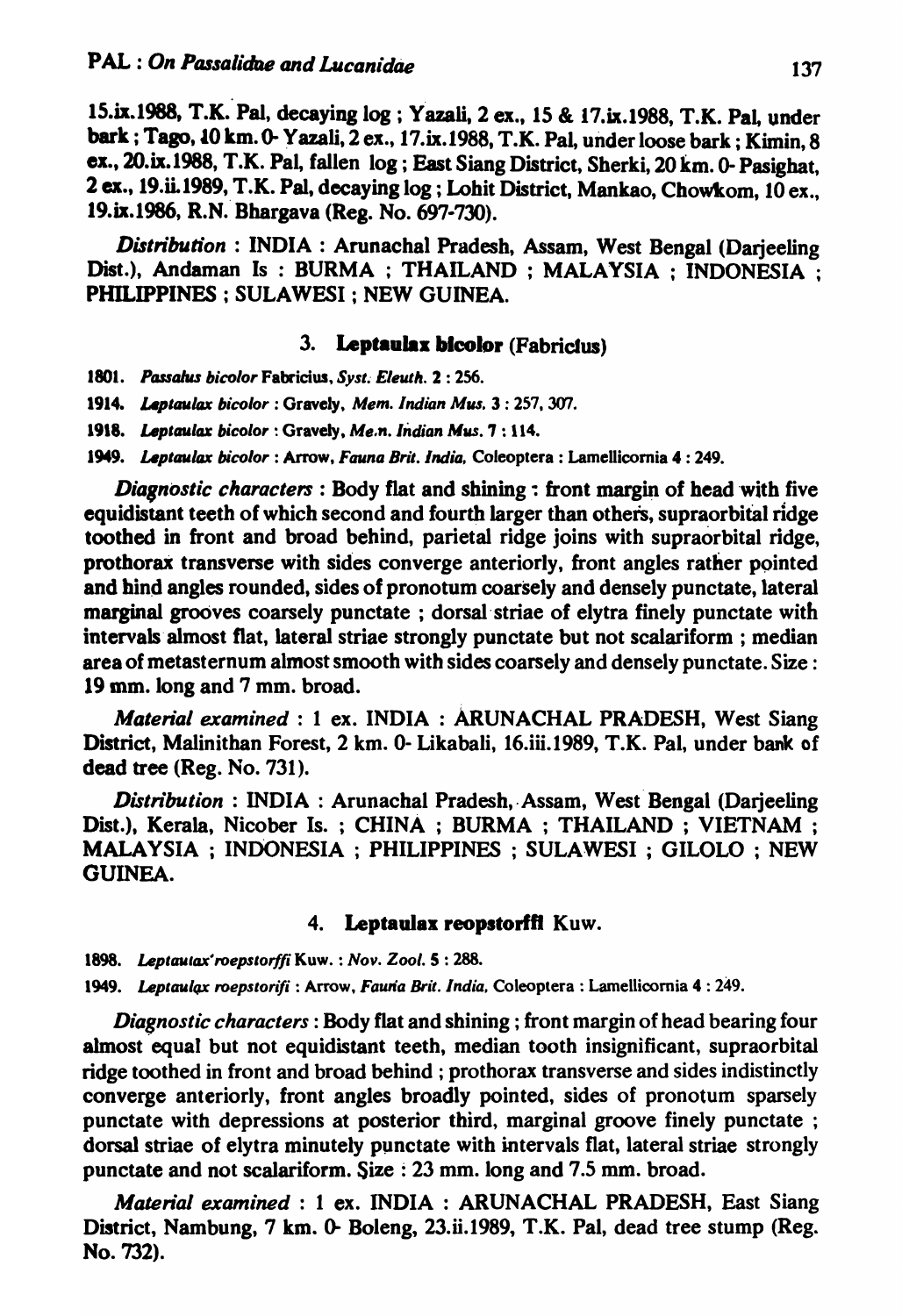# *Distribution* : INDIA : Arunachal Pradesh, Andaman Is. ; BURMA.

# Genus III. Aceraius Kaup

1868. *Aceraius Kaup, Col. Hefte* 3 : 26 (Type-species : *Passalus grandis Burmeister*).

## 5. Aceraius grandis (Burmeister)

*1847. Possabu grandis* Burmeister, *Handb. Ent.* 5 : 463.

1868. *Aceraius grandis* : Kaup, *Col. Hefte* 3:26.

*1914. Aceraiw grandis* : Gravely, *Me,n. Indain Mus.* 3 : 231.

1918. Aceraius grandis : Gravely, *Me.n. Indian<sup>:</sup> Mus.* **7** : 92.

*1949. Aceraius grandis* : Arrow, *Fauna Brit. India,* Coleoptera: LameUicomia 4: 260.

*Dia8nostic characters* : Body rather fiat and shining ; head asymmetrical. supraorbital ridges sharply elevated, united posteriorly by a continuous curved ridge and produced into outer marginal process in front, inner marginal process unequal with left one long and inclines outward, antennal club  $6$ -segmented. maxillary lacinia with single fobe, head closely punctate with erect punctigerous setae; prothorax transverse with feeble or incomplete median longitudinal groove. laterally and sides of front margin corarsely punctate, bristles at sides, front coxaenot prominent and separated; elytral striae deep and impunctate with intervals flat.<br>outer three intervals densely punctate and thickly hairy in the anterior part: metasternum densely punctate and hairy at sides, middle tibiae with dense hair on upper surface. Size: 38-50 mm. long and 14-19 mm. broad.

*Material examined* 58 ex. INDIA: ARUNACHAL PRADESH, Lower Subansiri District, Itanagar, 2 ex., 6.v.1989, T.K. Pal ; 2 ex., 8.vii.1986, R.N. Bhargava; 2 ex., 2.v.1987, S. Ghosh; Yazali, 1 ex., 17.ix.1988, T.K. Pal, under bark; Kimin, 2 ex., 20.ix.1988, T.K. Pal, under bark; 2 ex., 17.v.1989, P.T. Bhutia; Jhumi Bustce, 5 km. 0- Kimin, 1 ex., 20.ix.1988, T.K. Pal, rotten wood; East Siang District. Sherki, 20 km. 0- Pasighat, 6 ex., 19.ii.1989, T.K.. Pal. dead tree stump; West Siang District, Logum Jining, 11 km. 0- Along, 14 ex., 5.iii.1989, T.K. Pal. decaying log; Doje, 21 km. 0- Along, 13 ex., 6.iii.1989, T.K. Pal, fallen log; Malinithan Forest, 2 km. 0- Likabali,. 1 ex., 16.iii.1989. T.K. Pal, under bark of dead tree (Reg. No. 742-799).

*Distribution:* INDIA: Arunachal Pradesh. Assam, West Bengal (Darjeeling Dist.); BURMA; MALAYSIA; INDONESIA; VIETNAM; FORMOSA.

#### Genus IV. Macrolinus Kaup

*.1868. Macro/inw* Kaup, *Col. Helte* 3: 18 (Type-species : *Passalus latipennis* Perch).

# 6. Macrolinus sikkimensis (Stoliczka)

- *1873. Basilianus sikki,nens;s* Stoliczka. J. *Asia'. Soc. Bengal* 42(2) :161.
- *1914. Macrolinw sikki,nensis* : Gravely, *Me,,,. Indian* Mw. 3 : 243.

*1949. Macrolinus sikki.nensis* : Arrow. *Fauna Brit. India,* Coleoptera: Lamellicomia 4 : 266.

*Diagnostic characters* : Body more or loss flattened ; head symmetrical, supraorbital ridges short and not united behind by a posterior ridge, front margin with two sharp triangular processes, antennal club 6-segmented, maxillary lacinia with single lobe.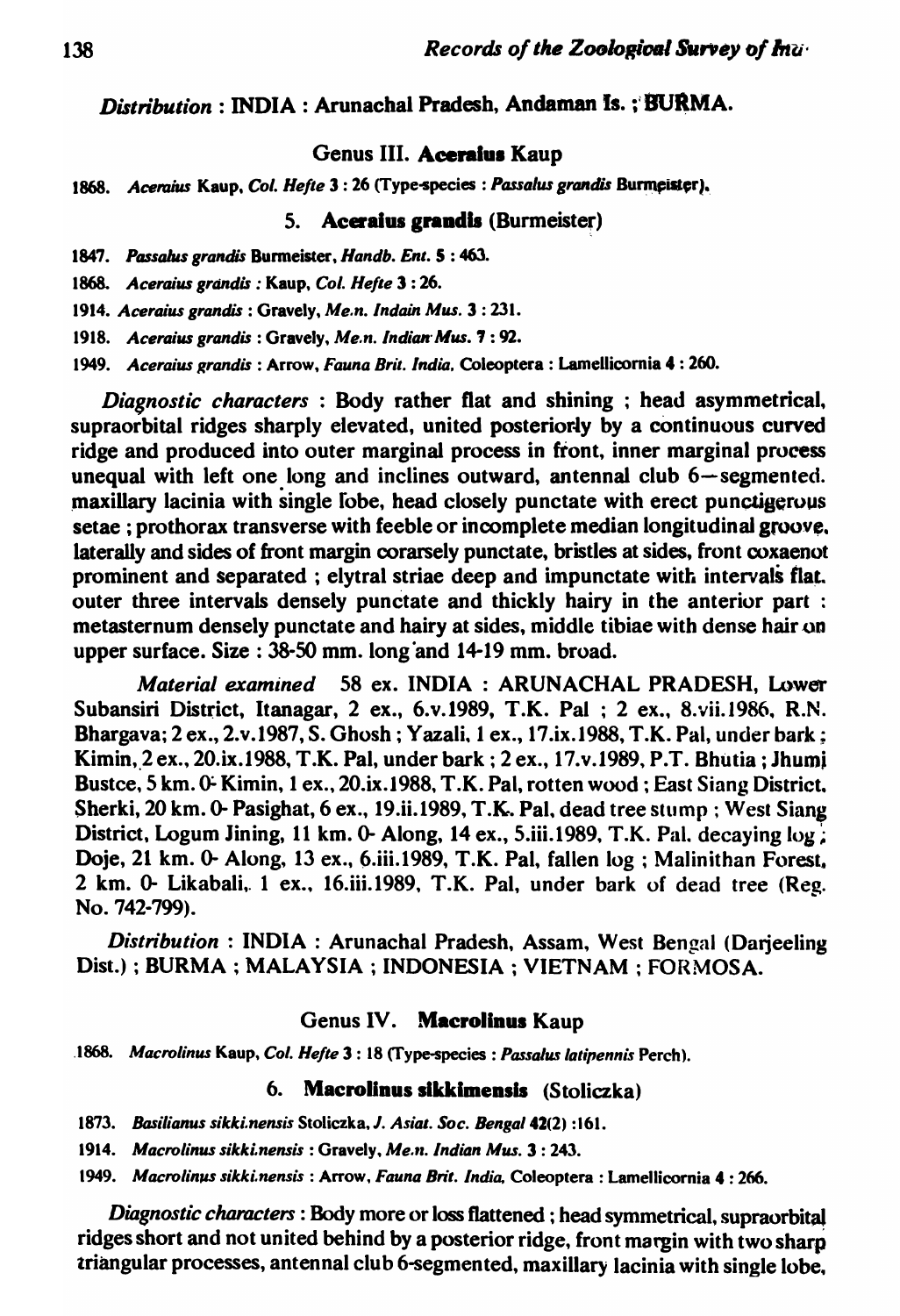head closely punctate and with fine setae ; prothorax transverse, convex, without median longitudinal groove on pronotum, coarsely and densely punctate on sides and near front angles, lateral scar beyond posterior angle, devoid of bristles but with minute setae on sides, front coxae not prominent and separated; dorsal striae of elytra minutely punctate with intervals almost flat, punctures on lateral sides strong and scalariform ; middle tibiae bear scanty hairs; mesosternum with a finely rugose patch in middle. Size: 27-32 Mm. long and 10-11 mm. broad.

*Material examined:* 19 ex., INDIA: ARUNACHAL PRADESH, Lower Subansiri District, Yazali, 1 ex., 15.ix.1988, T.K. Pal, under bark; 2 ex., 17.ix.1988, T.K. Pal, under bark; Tago, 10 km. 0- Yazali, 2 ex., 17.ix.1988, T.K. Pal, under loose bark; East Siang District, Sherki. 20 km. 0- Pasighat, 1 ex., 19.ii.1989, T.K. Pal, decaying  $log:$  Nambung, 7 km. 0- Bolong, 1 ex., 23.ii.1989, T.K. Pal, dead tree stump; 6 km. 0- Yinakiong, 3 ex., 28.ii.I989, T.K. Pal, dead tree stump; West Siang District, Iopm Jinins. 11 km. (). Along, 7' ex., 5.iii.1989, T .K. Pal, decaying log: Sododoke, 24 km. 0- Basar, 1 ex., 10.iii.1989, dead tree stump; Malinithen Forest, 2 km. 0-Likabali, 1 ex., 16. iii. 1989, T.K. Pal, under bark of dead tree (Reg. No. 678-696).

*Distribution*: INDIA: Arunachal Pradesh, Assam, West Bengal (Darjeeling Dist.) : BURMA ; CAMBODIA.

## Genus V. Tiberioides Gravely

1913. Tiberioides Gravely, J. Asiat. Soc. Bengal (2) 8:405 (Type-species : Tiberius kuwerti Arrow).

### 7. Tiberioides austeni Gravely

1914. Tiberioides austeni Gravely, Me.n, Indian Mus. 3: 216.

1949. Tiberioides austeni; Arrow, *Fauna Brit. India*, Coleoptera: Lamellicornia 4: 254.

*Diagnostic characters*: Body rather flat, shining and devoid of hair above: head symmetrical, supraorbital ridges united behind by a supraoccipital ridge, front 'lbargin with a pair of short, broad and pointed processes, antennal club 6-segmented with anterior three lamellae very long, maxillary lacinia with two lobes, no lateral grooves on mentum; prothorax tranaverse, without complete median groove on pronotum and a few punctures near lateral scars only, front coxae not prominent and separated ; elytra not very dilated behind, deeply striate with dorsal intervals slightly convex, lateral striae with distinct small punctures, punctures not scalariform; middle tibiae thickly clothed with hair above, lateral depressed area of metasternum coarsely punctate but not densely hairy. Size 48 mm. long and 16 mm. broad.

Material examined : 1 ex. INDIA : ARUNACHAL PRADESH, East Siang District, Sberki, 20 km. 0- Pasighat, 19.ii.1989, T.K. Pal, deep of a decaying log (Reg. No. 800).

*Distribution*: INDIA : Arunachal Pradesh; BURMA.

| <b>Family</b>    | <b>LUCANIDAE</b> |
|------------------|------------------|
| <b>Subfamily</b> | <b>LUCANINAE</b> |

## Genus I. Caleodes Westwood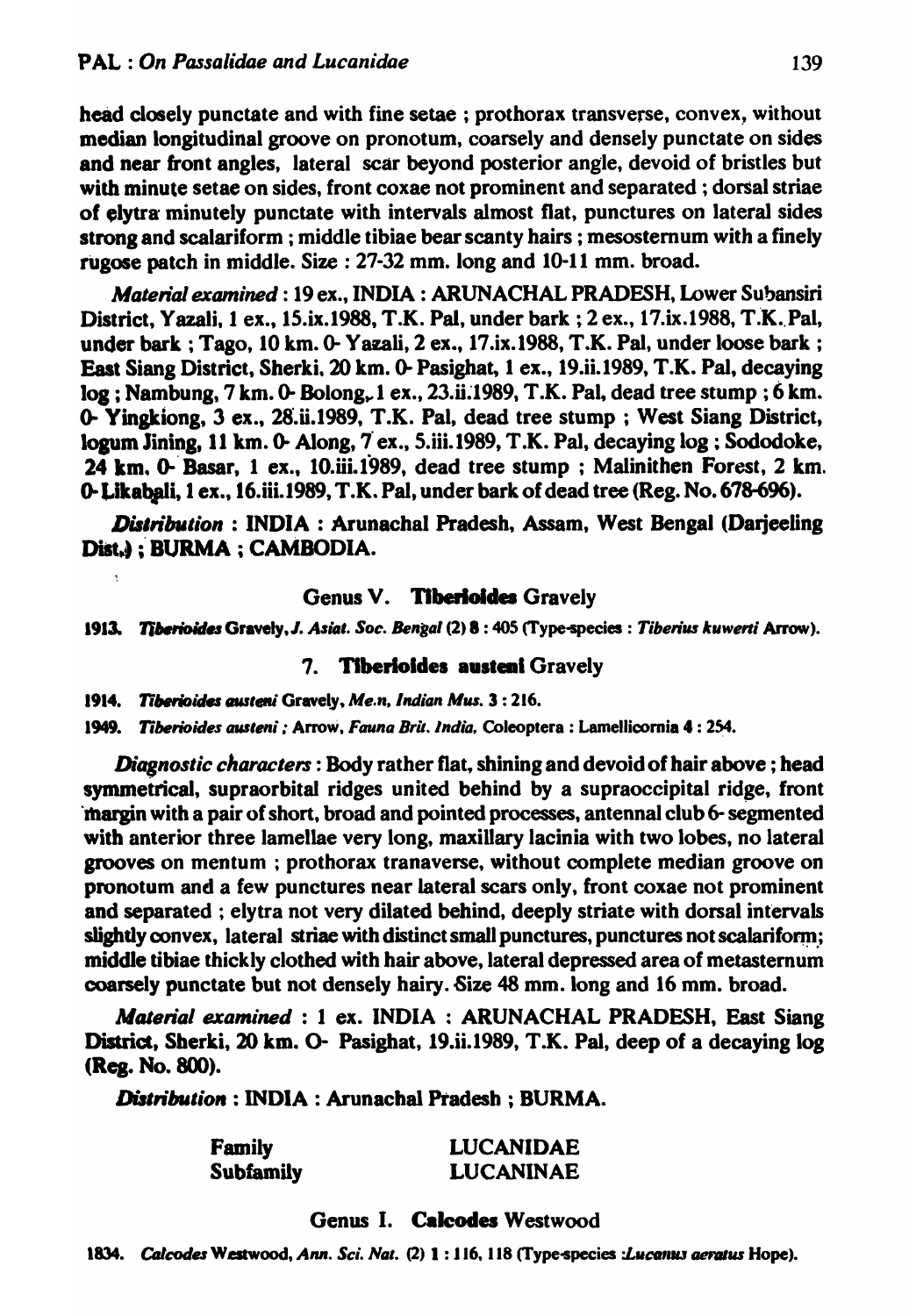#### 8. **Calcodes cuvera (Hope)**

- 1845. Odontolabis cuvera Hope, Trans. Linn. Soc. 19:105.
- 1845. Lucanus prinsepii Hope & Westwood, Cat. Luc. Col. ; 16.
- 1845. Odontolabis saundersi Hope, Trans. Linn. Soc. 19:105.
- 1847. Anoplocne.nus bicolor Burmeister, Handb. Ent. 5:360.
- 1848. Lucanus prinsepii: Westwood, Cab. Orient. Ent.: 54.
- 1885. Odontolabis cuvera: Leuthner, Trans. Zool. Soc. 1885: 452.
- 1902. Anoplocne.nus bicolor var. alticola Moll., Insektenbôrse 19:353.
- 1902. Odontolabis gestroi Boileau, Le Naturaliste 24 : 204.
- 1949. Calcodes cuvera: Arrow, Fauna Brit. India, Coleoptera: Iamellicornia 4: 190.

Diagnostic characters: Black with bicoloured elytra; front of head with a strongly elevated straight carina, canthus coaplotely dividing eye into upper and lower balves, a sharp process behind each eye, antennal club 3- segmented, long mandible of male with a small sharp oblique tooth little beyond base and a strong truncate process beyond middle and tip broadly forked, ligula with long fringe of hairs; prothorax with lateral and hind angles spiniform, prosternal process produced obliquely downward, front tibiae armed with three or four sharp lateral teeth; elytra yellowish with a triangular black sutural band, band not reaching shoulders at base and gradually tapering to a point at end of suture; middle and hind tibiae devoid of lateral spines. Size- $\delta$ : 50-51 mm. long (excluding mandibles) and 21.5-22 mm. broad.

Material examined:  $2 \delta \delta$  INDIA: ARUNACHAL PRADESH, Lower Subansiri District, Itanagar, 10.viii & 20.viii.1988, T.K. Pal, at light (Reg. No. 803-804).

Distribution: INDIA: Arunachal Pradesh (New record), Meghalaya, Manipur, West Bengal (Darjeeling Dist.); BURMA.

#### 9. **Calcodes siva (Hope & Westwood)**

- 1845. Lucanus siva Hope & Westwood, Cat. Luc. Col. : 16.
- 1885. Odontolabis siva : Leuthner, Trans. Zool. Soc. Lond. 1885 : 436.
- 1937. Calcodes siva: Arrow. Trans. R. ent. Soc. Lond. 86: 241.
- 1949. Calcodes siva: Arrow, Fauna Brit. India, coleoptera: Lamellicornia 4:200.

*Diagnostic characters*: Black with head and sides of pronotum little dull and elytra glossy; front margin of head little hollowed, side rounded in front of eye, canthus completely dividing eye, strong spiniform process beneath eye, antennal club 3- segmented; lateral angles of prothorax sharply pointed, hind angles sharp but not spiniform, prosternum feebly pointed behind, front tibiae with three or four small teeth; elytra shining except outer margin. Size-  $9:45-47$  mm. long (excluding mandibles) and 20-22 mm. broad.

Material examined: ? ? . INDIA: ARUNACHAL PRADESH, West Siang District, Doje, 21 km. 0-Along, 1 ex., 6.iii.1989, T.K. Pal, decaying log; Lower Subansiri District, Itanagar, 1 ex., 8.vii.1986, R.N. Bhargava (Reg. No. 801-802).

Distribution: INDIA: Arunachal Pradesh, Assam, Meghalaya, West Bengal (Darjeeling Dist.); BANGLADESH; BURMA.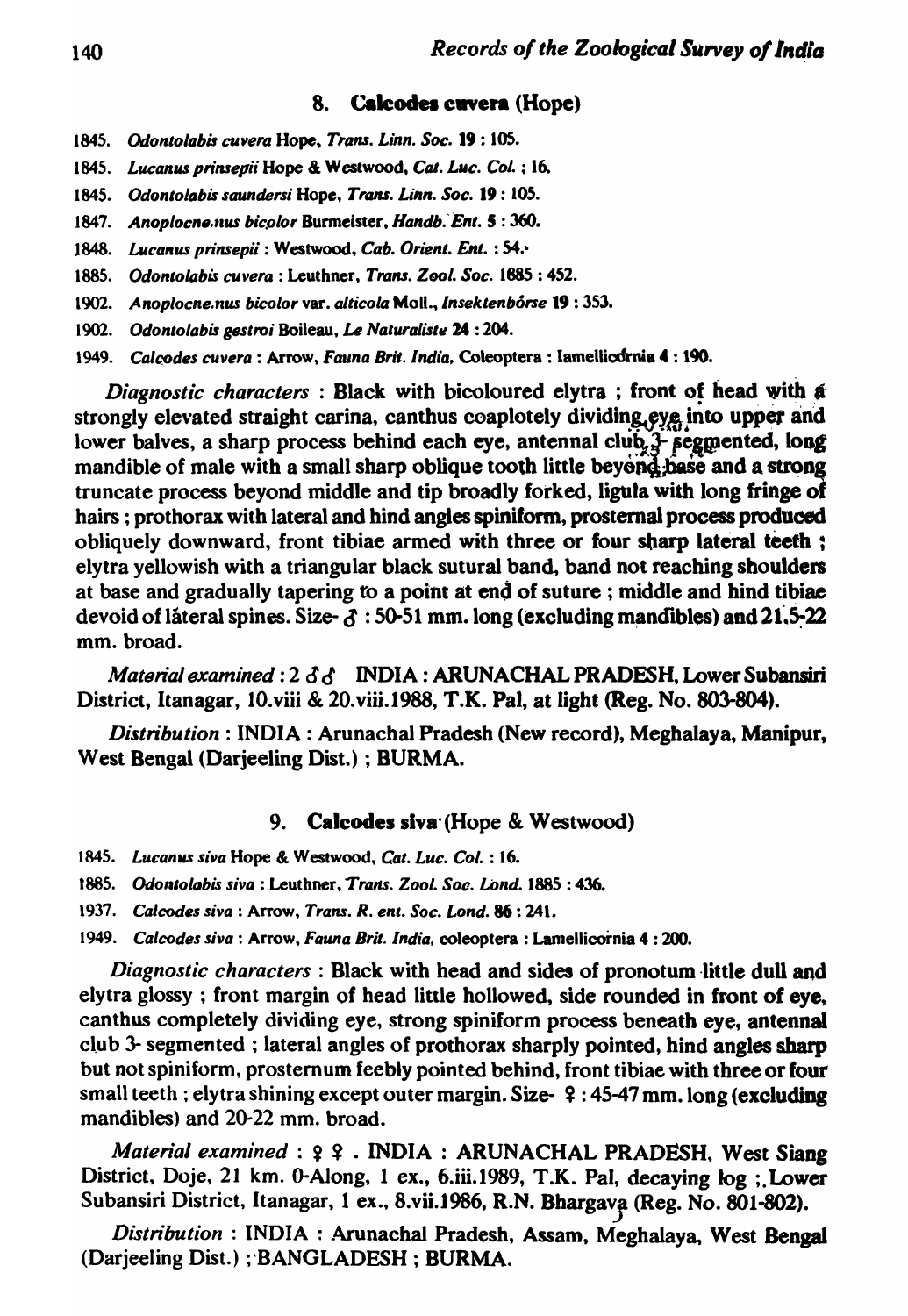#### 10. Calcodes baladeva (Hope)

- 1845. Odontolabis baladeva Hope, Trans. Linn. Soc. 19:105.
- 1845. Lucanus angulatus Hope & Westwood, Cat. Luc. Col.: 17.
- 1864. Neolucanus seundersi Parry, Trans. ent. Soc. Lond. 1864: 20.
- 1885. Neolucanus saundersi: Leuthner, Trans. Zool. Soc. 1885: 431.
- 1885. Neolucanus la na Leuthner, Trans. Zool. Soc. 1885:430.
- 1899. Neoluconus waterhousei Boileau, Bull. Soc. ent. France 1899: 178.
- 1912. Neolucanus naxinus Haulb.. Insecta 2: 193.
- 1913. Neolucamus waterhousei : Boileau, Trans. ent. Soc. Lond. 1913 : 247.
- 1929. Neolucanus baladeva : Didler, Col. Luc. du Globe : 83.
- 1937. Calcodes baladeva: Arrow. Trans. R. ent. Soc. Lond. 86:243.
- 1949. Calcodes beladeva: Arrow, Fauna Brit. India, coleoptera: lemellicornia 4: 204.

Diagnostic characters: Dark brown or black; head emarginate in front, canthus completely dividing eye, prominent laterally and broadly angular, head closely punctured in front and sparsely behind, antennal club 3 segmented; lateral angles of prothorax sharply pointed and hind angles sharp but not pointed, prosternum rounded behind but with a small conical process at tip; elytra smooth and shining with margins opaque. This species closely resembles  $C$ . siva but can be readily distinguished by its laterally prominent canthus and absence of its spiniform process beneath eye. Size  $-$  2 : 38-45 mm. long (excluding mandibles) and 8-12 mm. broad.

Material examined: 6 2 2. INDIA: ARUNACHAL PRADESH, Lower Subansiri District, Itanagar, 1 ex., 10.ix.1988, T.K. Pal, at light; 1 ex., 12.v.1989, O.B. Chhotani; Yazali, 2 ex., 15 & 16.ix.1988, T.K. Pal, at light; Kimin, 1 ex., 20.ix.1988, T.K. Pal, at light; Lohit District, Kamlong, 1 ex., 23.ix.1986, R.N. Bhargava (Reg. No. 805-810).

#### Genus II. Dorcus Macleay

#### 11. Dorcus antaeus Hope

- 1842. Dorcus antaeus Hope, Proc. ent. Soc. Lond. 1842: 83.
- 1845. Dorcus entaeus Hope & Westwood, Cat. Luc. Col.: 20.
- 1845. Lucanus scaritides Hope & Westwood, Cat. Luc. Col. : 24.
- 1902. Rhaetus parryi Boileau, Mem. Soc. Ent. Belg. 9:49.
- 1915. Dorcus yaksha Gravely, Rec. Indian Mus. 9:422.
- 1928. Dorcus antaeus: Didier, Luc. du Globe: 24.
- 1938. Dorcus antaeus: Arrow, Ann. Mag. Nat. Hist. (2) 2:53.

1949. Dorcus antaeus: Arrow, Fauna Brit. India, Colcoptera: Laauollicornia 4:86.

Diagnostic characters: Entirely black; head shorter than prothorax, very short behind eyes and eyes are close to front angles of prothorax, eyes divided by canthus in front half, clypeus prominent and feebly bilobed, head coarsely and densely punctate in front and sparsely behind, 10 - segmented antenna with 3 - segmented club and seventh segment with a short supplementary process; prothorax wider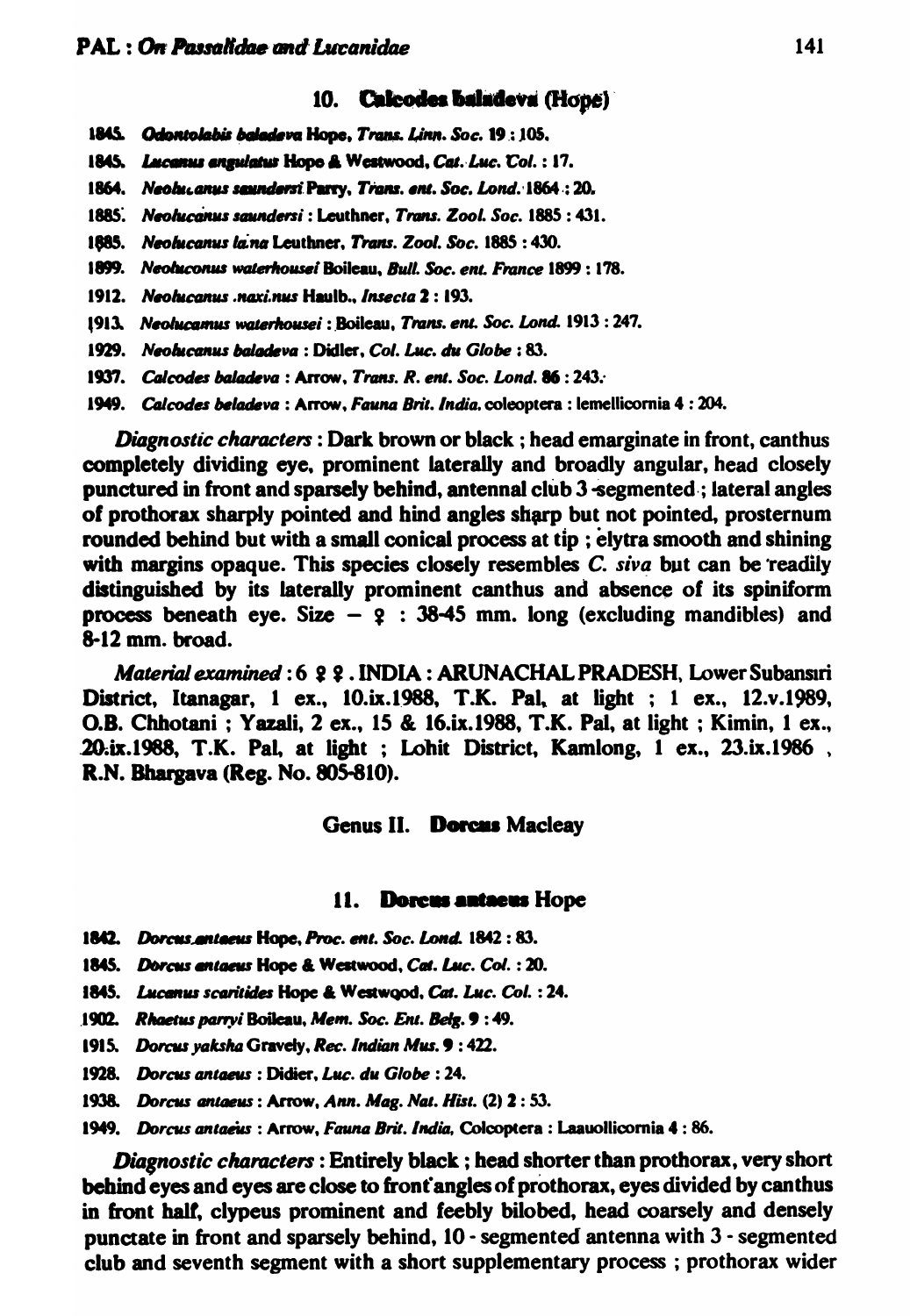posteriorly, sides gently rounded and indistinctly angulate behind middle, pronotum rather dull with sides densely punctate, front tibia forked at tip with lateral margin irregularly dentate; elytra smooth and little shining, humeral angles angular but not acute; middle and hind tibiae with single short spine near middle at outer margin. Size  $-$  9 : 22 mm. long (excluding mandibles) and 10 mm. broad.

Material examined : 1 9 . INDIA : ARUNACHAL PRADESH, West Siang District, Logum Jining, 21 km.  $9 -$ Along, 5.iii.1989, T.K. Pal, deep of a decaying log (Reg. No. 812).

Distribution: INDIA: Arunacha! Pradesh (New record), Meghalaya, West Bengal (Darjeeling Dist.), Uttar Pradesh; BURMA; THAILAND.

#### $12.$ Dorcus foveatus (Hope)

- 1841. Lucanus foveatus Hope, Trans. Linn. Soc. Lond. 18:590.
- 1841. Lucanus astacoides Hope. Trans. Linn. Soc. Lond. 18: 590.
- 1841. Lucanus o.nissus Hope, Trans. Linn. Soc. Lond. 18: 591.
- 1845. Lucanus fraternus: Hope & Westwood, Cat. Luc. Col.: 12.
- 1869. Cladognathus impressus Wat. Trans. ent. Soc. Lond. 1869 : 17.
- 1870. Metopodontus impressus Parry, Trans. ent. Soc. Lond. 1870 : 78.
- 1911. Metopodontus poultoni Boileau. Bull. Soc. ent. France 1911 : 63.
- 1913. Metopodontus foveatus: Boileau, Trans. ent. Soc. Lond. 1913: 224.
- 1915. Metopodontus foveatus: Gravely. Rec. Indian Mus. 11: 417.
- 1915. Metopodontus foveatus bir nanicus Gravely. Rec. Indian Mus. 11:418.
- 1929. Metopodontus croceus Didier, Col. Luc. du Globe : 121.
- 1949. Dorcus foveatus: Arrow. Fauna Brit. India. Coleoptera: Lamellicornia 4: 165.

Diagnostic characters: Brick-red or meroon with antennae, tarsi, front of head, edges of pronotum and elytra almost black; head about as long as prothorax and depressed in front, lateral margin with a sharp angle before eye, anterior half of eye divided by canthus, sides produced behind eyes and feebly prominent laterally. strongly rugose in front, two pairs of minute tubercle in middle of vertex, 10segmented antenna with 3-segmented club and seventh segment with a short process; front angles of prothorax blunt, sides almost straight up to lateral angles, pronotum minutely punctate in middle and rugose towards sides, front tibia minutely serrate with small teeth at intervals; elytra dull with fine dense punctures, humeral angles acute; middle and hind tibiae with single minute spine near middle at outer margin. Size  $\delta$ : 20 mm. long (excluding mandibles) and 7.5 mm. broad.

Material examined: 1 & . INDIA: ARUNACHAL PRADESH. Lower Subansiri District, Itanagar, 12.v.1989, O.B. Chhotani (Reg. No. 813).

Distribution: INDIA: Arunachal Pradesh, Meghalaya, Manipur, West Bengal (Darjeeling Dist.); BHUTAN; BURMA.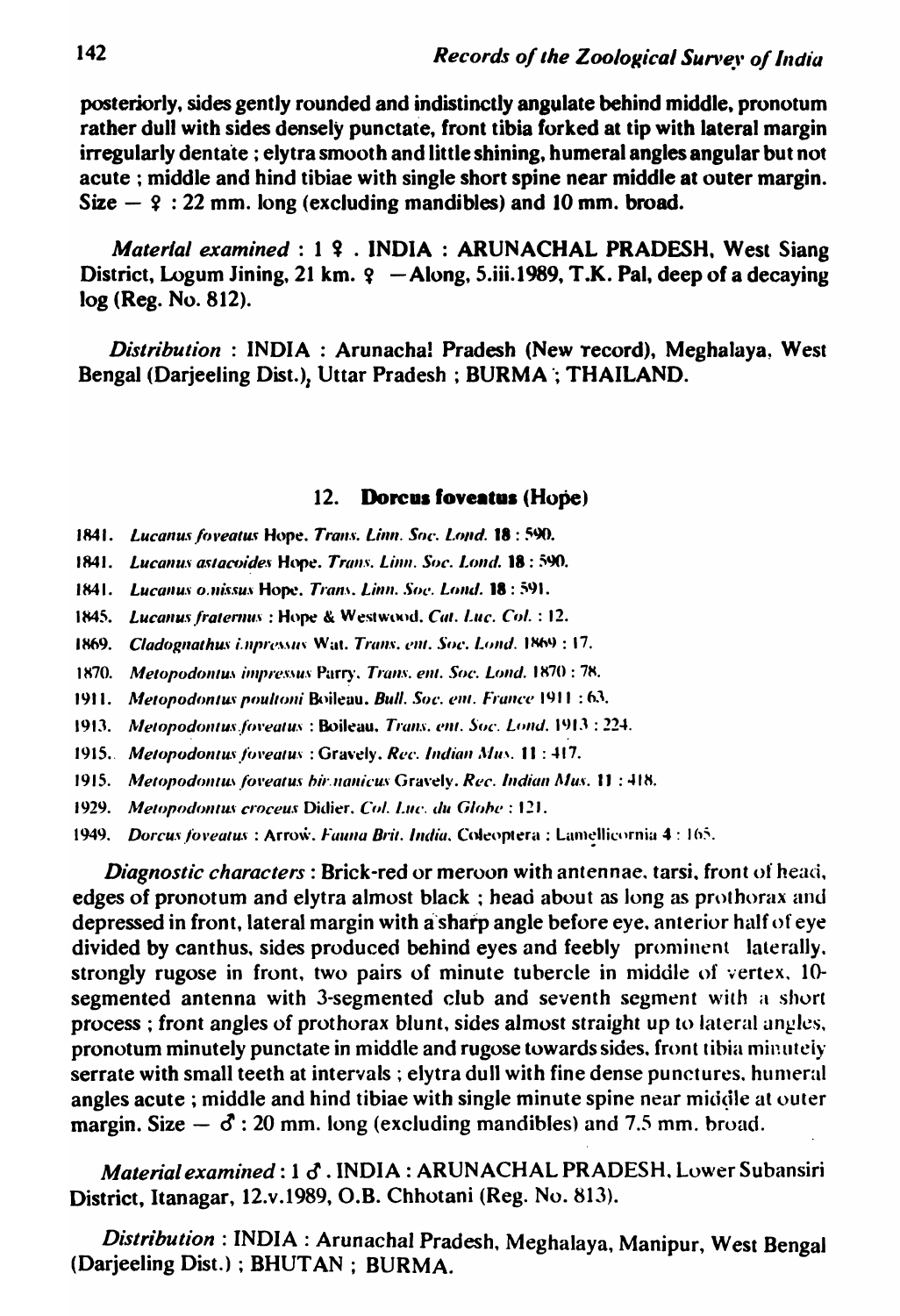# 13. Dorcus boileaui (Didier)

- 1911. Rhaetulus speciosus Boileau, Trans. ent. Soc. Lond. 1911 : 437 (name preoccup.)
- 1925. Rhaetulus speciosus var. *boileaui* Didier, Bull. Soc. ent. France 1925 : 154.
- 1930. Rhaetulus speciosus var. gardneri Didier, Col. Luc. du Globe: 128.
- 1949. *Dorcus boileaui*: Arrow. Fauna Brit. India. Coleoptera: Lamellicornia 4: 103.

*Diagnostic characters:* Glossy, orange coloured with mandibles, part of head, middle of pronotum, scutellum, narrow sutural stripe dilating towards base of elytra blackish; head shorter than prothorax, ocular canthus prominent laterally and dividing anterior half of eye, frons and vertex rugosely punctate, head not hollowed in front, 10-segmented antenna with 3-segmented club; front angles of prothorax blunt. sides gently rounded and finely serrate, pronotum strongly and closely punctate at sides and sparsely and minutely in middle, front tibia broadly forked at tip with numerous short teeth on outer margin ; elytra shining, finely and closely punctate with sides and apex more strongly punctate, humeral angles sharply angular; middle and hind tibiae each with a strong spine near middle of outer edge.  $Size - 2 : 17.5$  mm. long (excluding mandibles) and 6 mm. broad.

Material examined : 1 & . INDIA: ARUNACHAL PRADESH, West Siang District, Logum Jiaing, 21 km. 0- Along, 5.iii.1989, T.K. Pal, decaying log (Reg. No.81S).

*Distribution*: INDIA: Arunachal Pradesh (New record), Meghalaya; BURMA; THAILAND; LAOS; VIETNAM; MALAYSIA.

#### 14. Dorcus suturalis (Olivier)

- 1789. *Lucanus suturalis Olivier. Ent.* (1) 1:16.
- 1864. Cladognathus suturalis: Parry. Trans. ent. Soc. Lond. 1864 : 25.
- 1899. *Metopodontus suturalis* : Planet. Bull. Soc. ent. France 1899 : 225.

*·1"'7. DorclIS s"'lIralis* : Arrow. *Tran.t. R.* enl. *S(IC.* L()IId. 16 : 240.

1949. *Dorcus suturalis* : Arrow, *Fauna Brit. India.* Coleoptera : Lamellicornia 4: 136.

*Diagnostic characters*: Yellowish and not glossy with mandibles, legs and lower surface darker, and antenna, a V-shaped mark up on head, middle of pronotum. scutellum, sutural stripe not dilating towards apex blackish, also small lateral spots beyond hind angles of pronotum ; head depressed in front, lateral margin bluntly angular before eye, ocular canthus moderately prominent laterally and dividing anterior half of eye, frons and vertex finely and densely granular, 10-segmented antenna with 3-segmented club and seventh segment with a long process; prothorax broader at base than elytra, front angles bluntly projected, sides feebly curved and not serrate, pronotum finely and densely granular, front tibia finely serrate at outer margin and rather narrowly forked at tip ; elytra not shining, finely and densely punctate except near suture where punctures spase. humeral angles sharply angular ; middle and hind tibia without lateral spines. This species resembles D. *boileaui* and tbe comparable differentiating characters are noted under the previous species. Size  $\delta$ : 23 mm. long (excluding mandibles) and 9 mm. broad.

*Material examined: 1*  $\delta$ *. INDIA: ARUNACHAL PRADESH, Lower Subansiri* District, Itanagar, 12.v.1989, O.B. Chhotani (Reg. No. 814).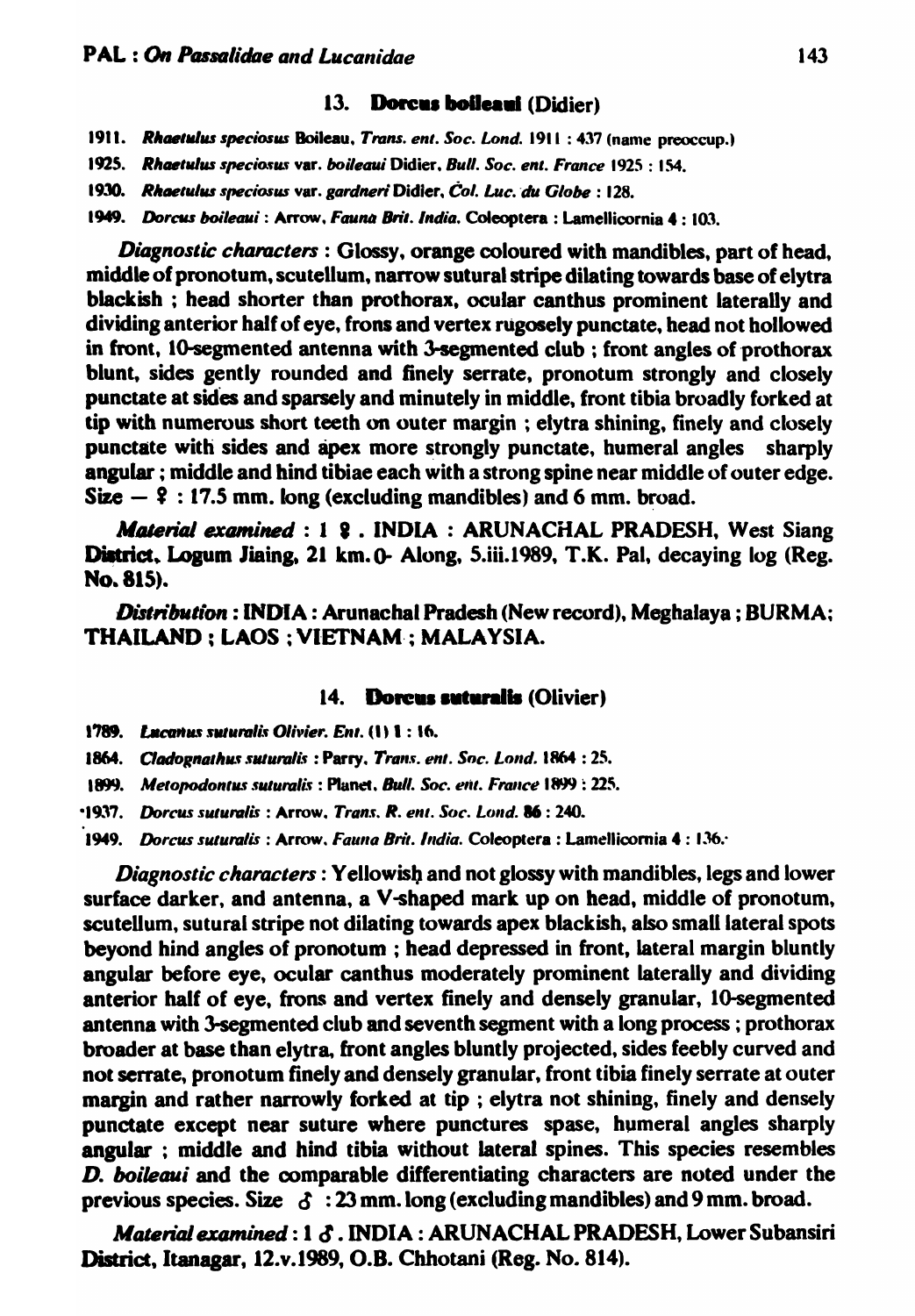Distribution: INDIA: Arunachal Pradesh (New record), Assam, Sikkim; **VIETNAM.** 

#### 15. Dorcus titanus (Boisd.)

- 1835. Lucanus titanus Boisd., Vov. de l'Astrolabe. Ent. 2: 237.
- 1843. Dorcus wester.nanni Hope, Trans. Linn. Soc. 19:106.
- 1847. Dorcus titon Burmeister, Handb. Ent. 5:384.
- 1854. Platyprosopus platy.nelus Saunders, Trans. ent. Soc. 1854 : 50.
- 1854. Dorcus narginalis Saunders, Trans. ent. Soc. 1854 : 52.
- 1854. Doreus obscurus Saunders. Trans. ent. Soc. 1854 : 52.
- 1937. Dorcus titanus: Arrow. Trans. R. ent. Soc. Lond. 86: 244.
- 1949. Doreus titanus: Arrow, Fauna Brit, India, coleoptera : Lamellicornia 4 : 104.

Diagnostic characters: Black, rather depressed; head densely granular, clypeal process short-broad notched in middle and sides angularly produced, eyes situated far from front margin of prothorax, ocular canthus narrow and dividing eye almost completely, mandibles much longer than head, seventh joint of antenna with a long setose process; pronotum margined at base, lateral margin bisinuate to lateral angle which is sharp and placed before middle, hind angles sharp, front tibia sharply dentate at outer margin; elytra smooth and densely punctate near basal margin, humeral angles sharp; middle and hind tibiae with a prominent spine at outer margin. Size  $\delta$  : 56 mm. long (excluding mandibles) and 23 mm. broad.

Materal examined: 1 &. INDIA: ARUNACHAL PRADESH, Lower Subansiri District, Kimin, 16.v.1989, P.T. Bhutia (Reg. No. 811).

Distribution: INDIA: Arunachal Pradesh (New record), Assam, Meghalaya, West Bengal (Darjeeling Dist.); BURMA; CHINA; JAPAN; VIETNAM; MALAYSIA ; INDONESIA ; PHILIPPINES ; SULAWESI.

#### 16. Dorcus tityus Hope

- 1842. Dorcus tityus Hope. Proc. ent. Soc. Lond. 1842:83.
- 1848. Dorcus punctatostriatus Hope, Grav's Zool. Misc.: 22.
- 1862. Eurvirachelus se.nirugosus Thomson, Annis Soc. ent. Fr. (4) 1:422.
- 1870. Eurytrachelus tityus: Parry. Trans. ent. Soc. Lond. 1870: 61.
- 1913. Eurytrachelus tityus: Bolleau. Trans. ent. Soc. Lond. 1913: 249.
- 1929. Eurvtrachellelys tethys Didier, Col. Luc. du Globe : 115.
- 1930. Eurytrachelus tethys: Didier, Col. Luc. du Globe: 185.
- 1930. Eurvtrachelus fuliginosus Didier, Col. Luc. du Globe : Fig. 33 (no description).
- 1949. Dorcus tityus: Arrow, Fauna Brit. India, Coleoptera: Lamellicornia 4:106.

Diagnostic characters: Rather depressed, balck, dull; clypeal process of head short-broad and angularly produced on sides, sides of head rather obtusely angular in front and little contracted behind eyes, ocular canthus very narrow, not prominent laterally and extending up to anterior two-thirds of eye, vertex and frons densely granular, mandibles moderately long with a strong basai tooth, seventh antennal segment not long ; pronotum margined at base, side excised behind front angle forming a sharp angle behind excision, hind angles more or less sharp, front tibia